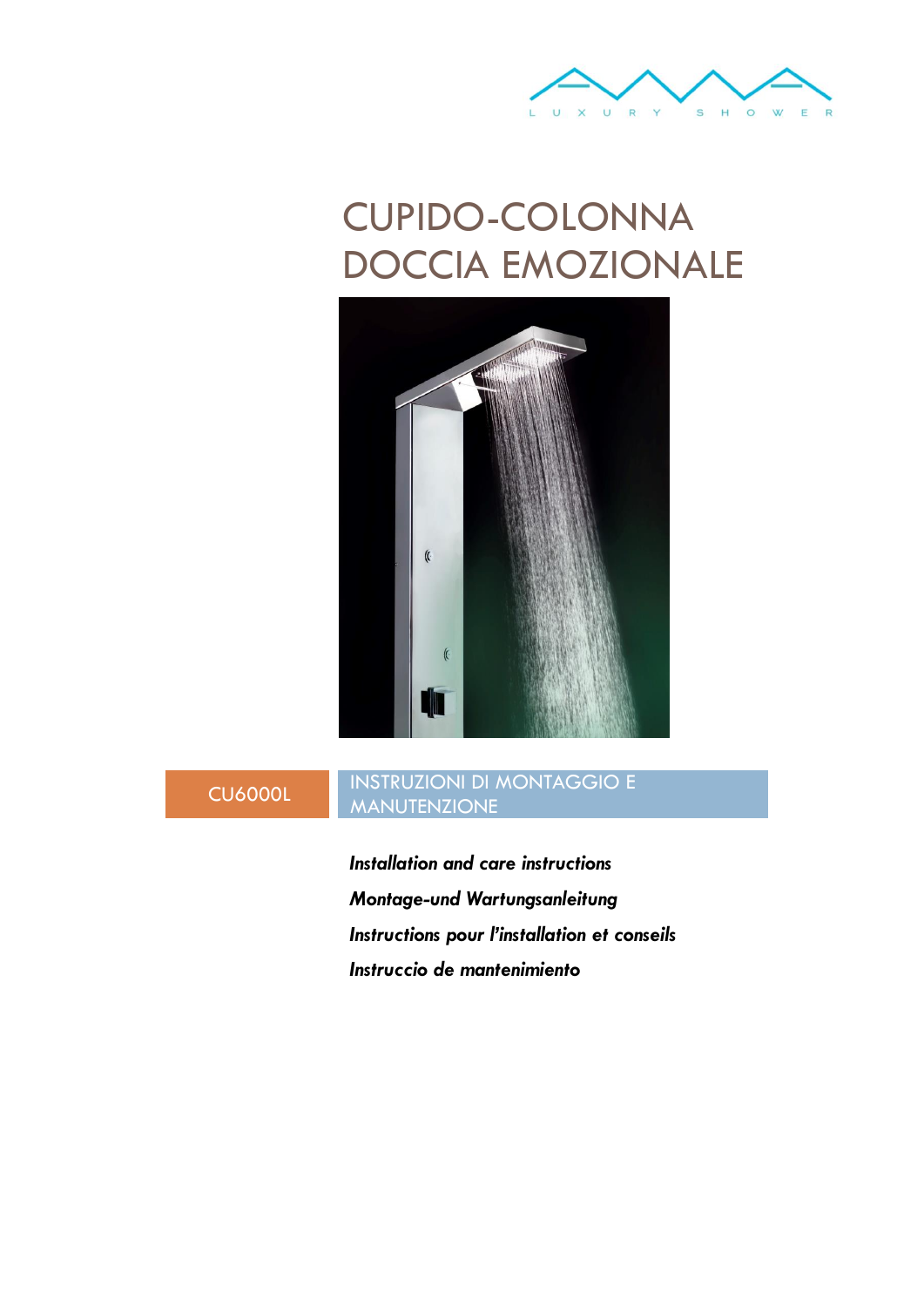QUOTE IMPORTANTI – IMPORTANT SIZES – WICHTIGE ABMESSUNGEN – DIMENSIONS IMPORTANTES TAMAÑOS IMPORTANTES

L U X

U R Y

S H O W E R



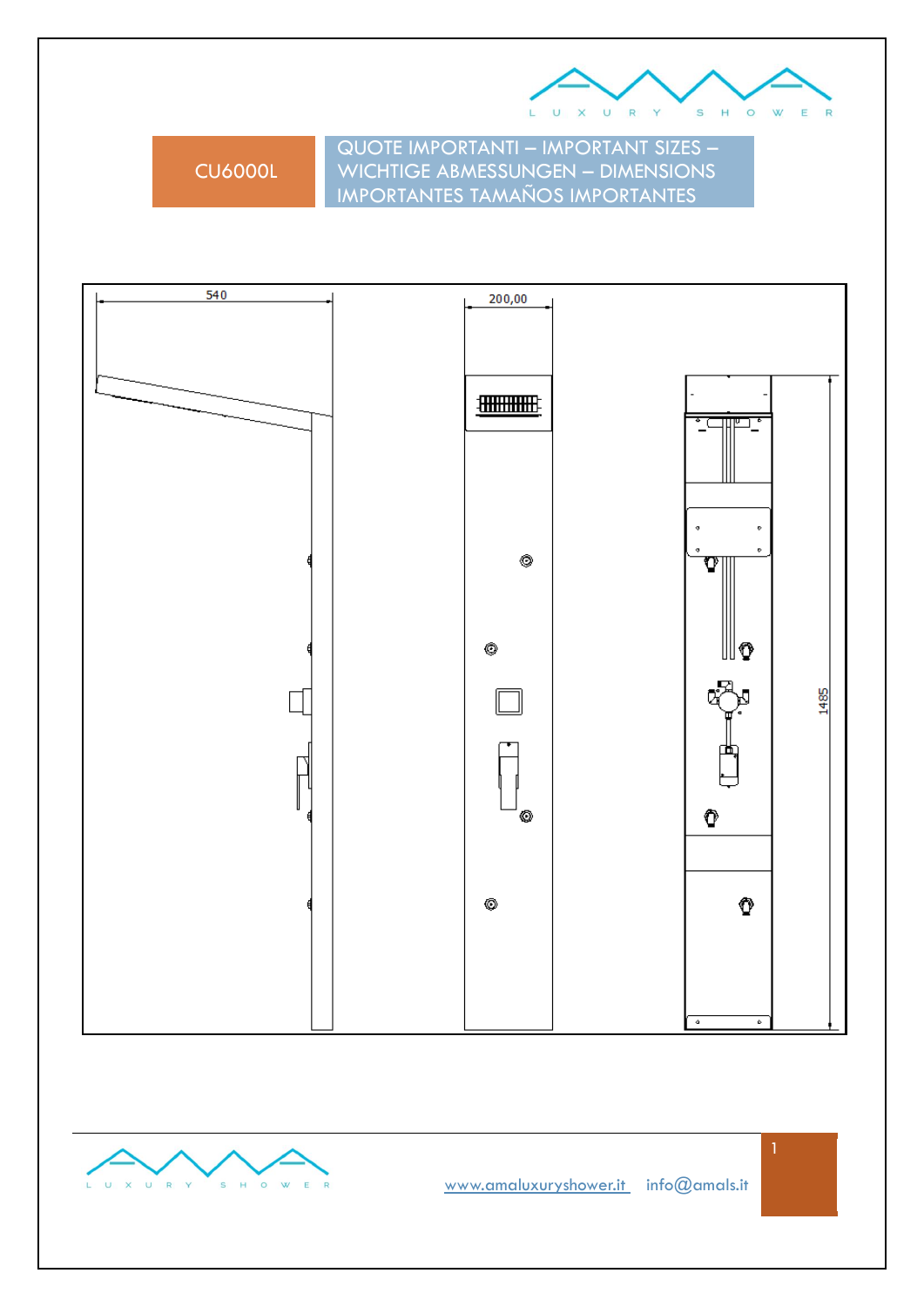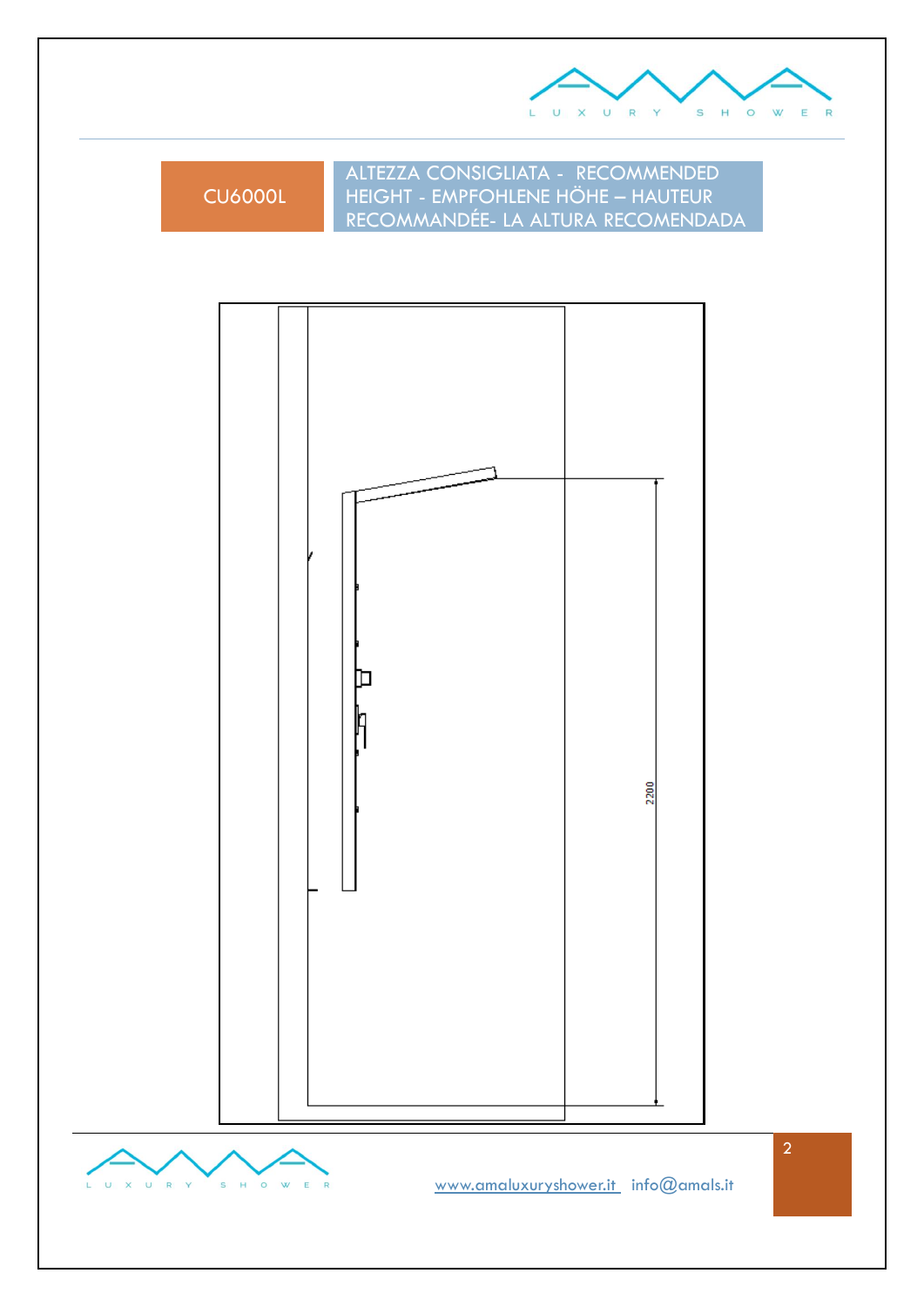

ISTRUZIONI DI MONTAGGIO - INSTALLATION INSTRUCTIONS–MONTAGEANLEITUNG-INSTRUCTIONS DE MONTAGE INSTRUCCIONES DE MONTAJE





[www.amaluxuryshower.](http://www.amaluxurishower/)it info@amals.it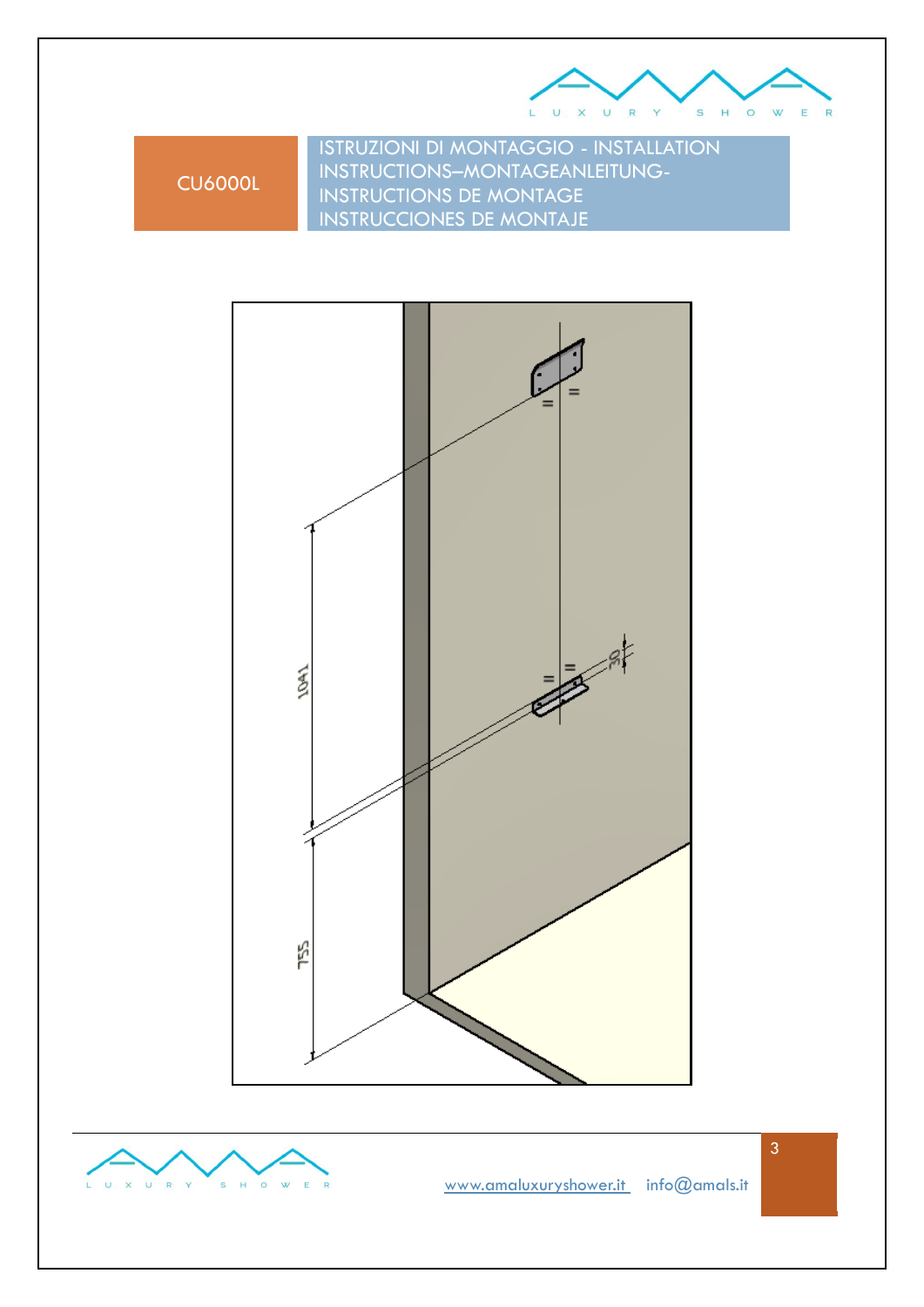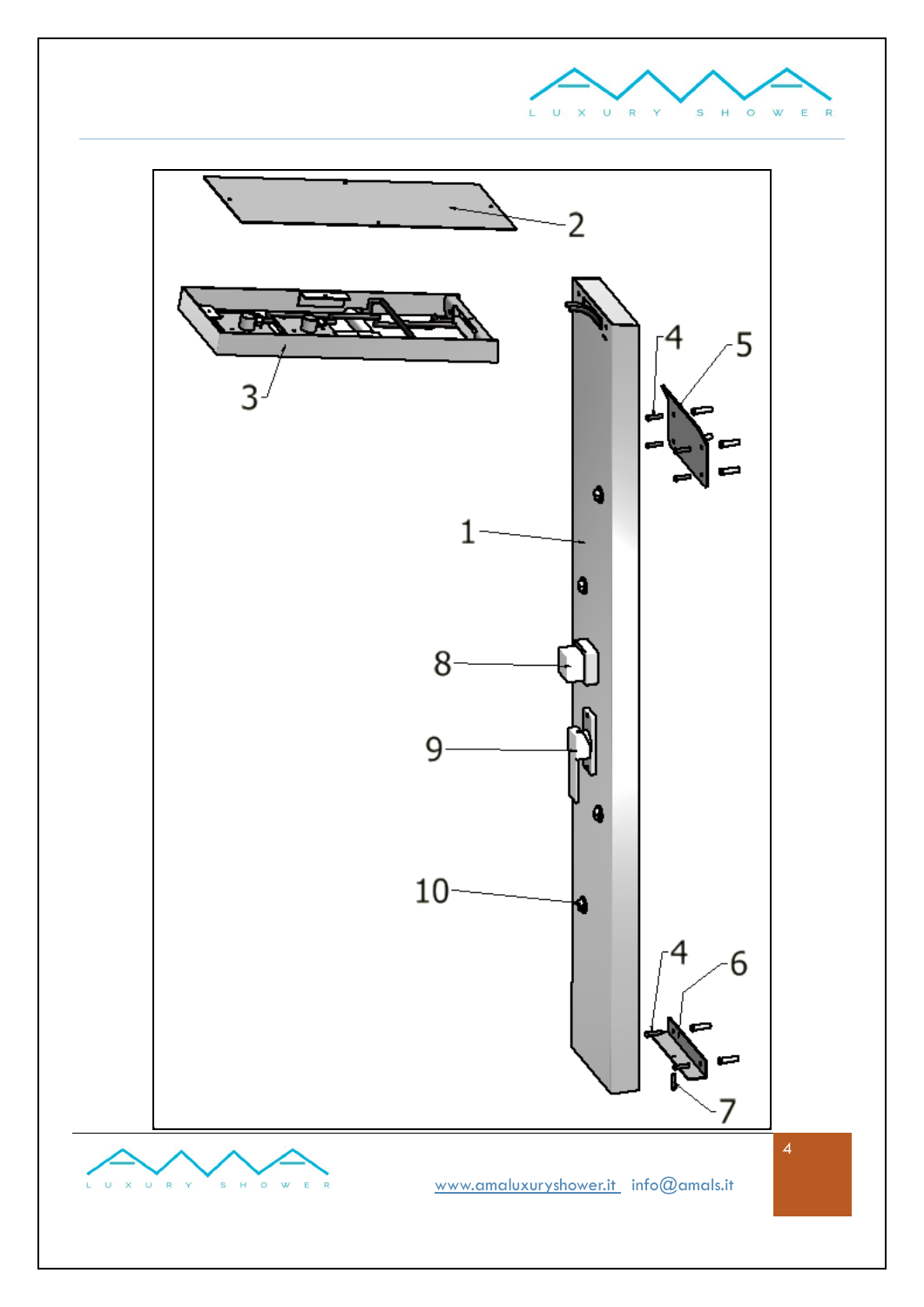

### **LEGENDA PAG.4**

- **1.** Colonna doccia Shower column Duschsäule Colonne de douche *-* Columna de ducha
- **2.** Coperchio soffione Showerhead cover Abdeckung Duschkopf Couvercle tête de douche Cubierta de cabezal de ducha
- **3.** Braccio soffione Showerhead arm Duschkörper Bras tête de douche Cuerpo del rociador
- **4.** Viti Fischer- Fischer Screw Fischer Schrauben- Vis Fischer Fischer Tornillos
- **5.** Piastra superiore a muro- Wall bracket der Ober Wandplatte Support mural Soporte de pared
- **6.** Piastra inferiore a muro -Lower support Untere Halterung Support inférieur Soporte Menor.
- **7.** Vite per fissaggio Fastening nut Befestigungsmutter Ecrou de fixation Tuerca de jación
- **8.** Deviatore Diverter Wegumstellung Déviateur Desviador
- **9.** Miscelatore Mixer tap Mischer- Mitigeur- Mezclador
- **10.** Nebulizzatore Nebulizer Sprügeräte Nébuliseurs Nebulizadores
- **11.** Attaco acqua calda Connection hot water Anschluss Warmwasser- Connexion d'eau chaude-Conexión agua caliente
- **12.** Attaco acqua fredda- Connection cold water Anschluss Kaltwasser- Connexion d'eau froide-Conexión agua fria

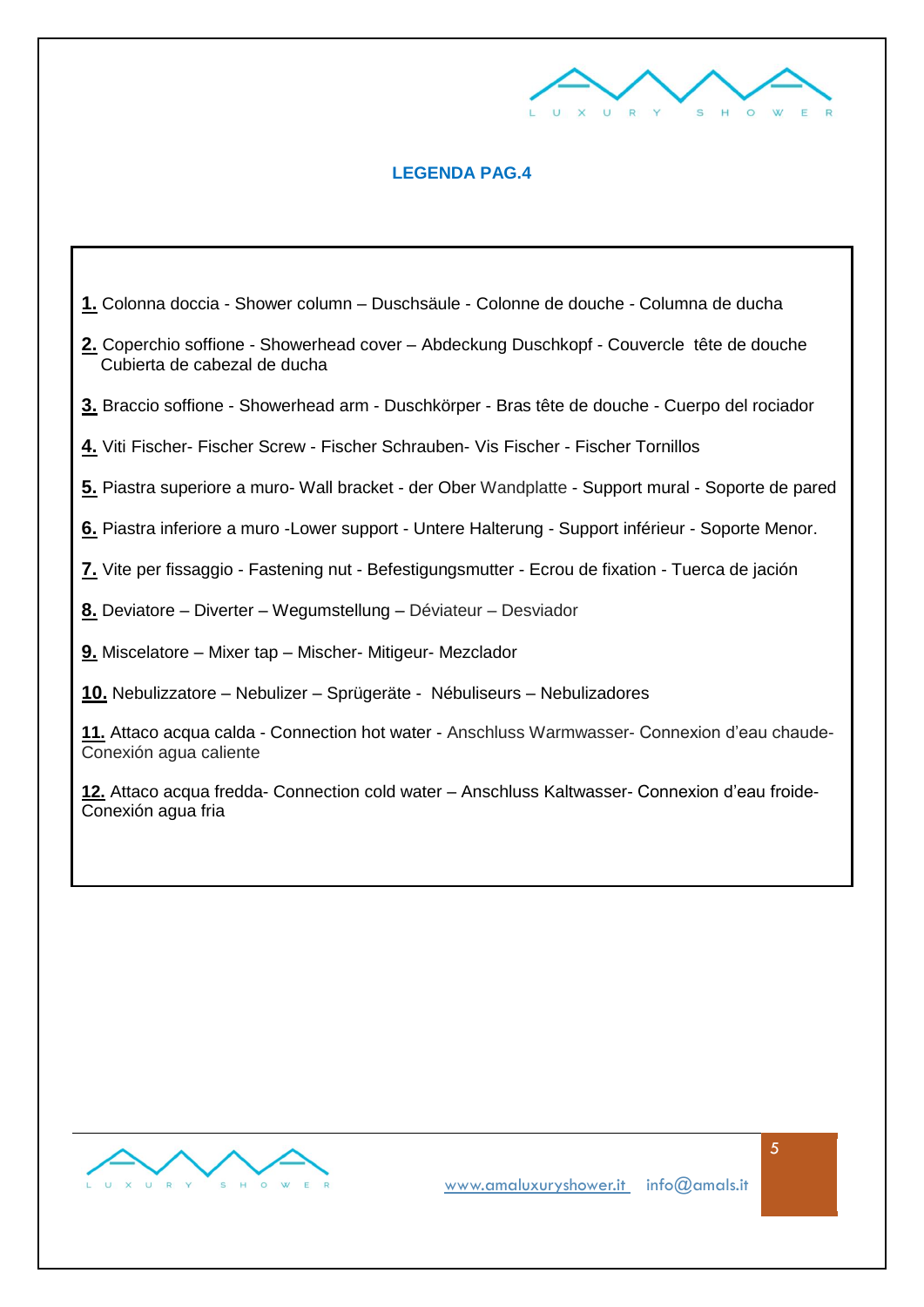



**1.** Collegamento soffioni doccia - Connection shower heads - Anschluss Duschköpfe - Connexion têtes de douche - Conexión ronciadores de ducha

**2.** Collegamento cascata - Connection for waterfall - Anschluss Wasserfall – Connexion chute-Conexión cascada

**3.** Vite di fissaggio - Fastening nut - Befestigungsmutter - Ecrou de fixation - Tuerca de jación

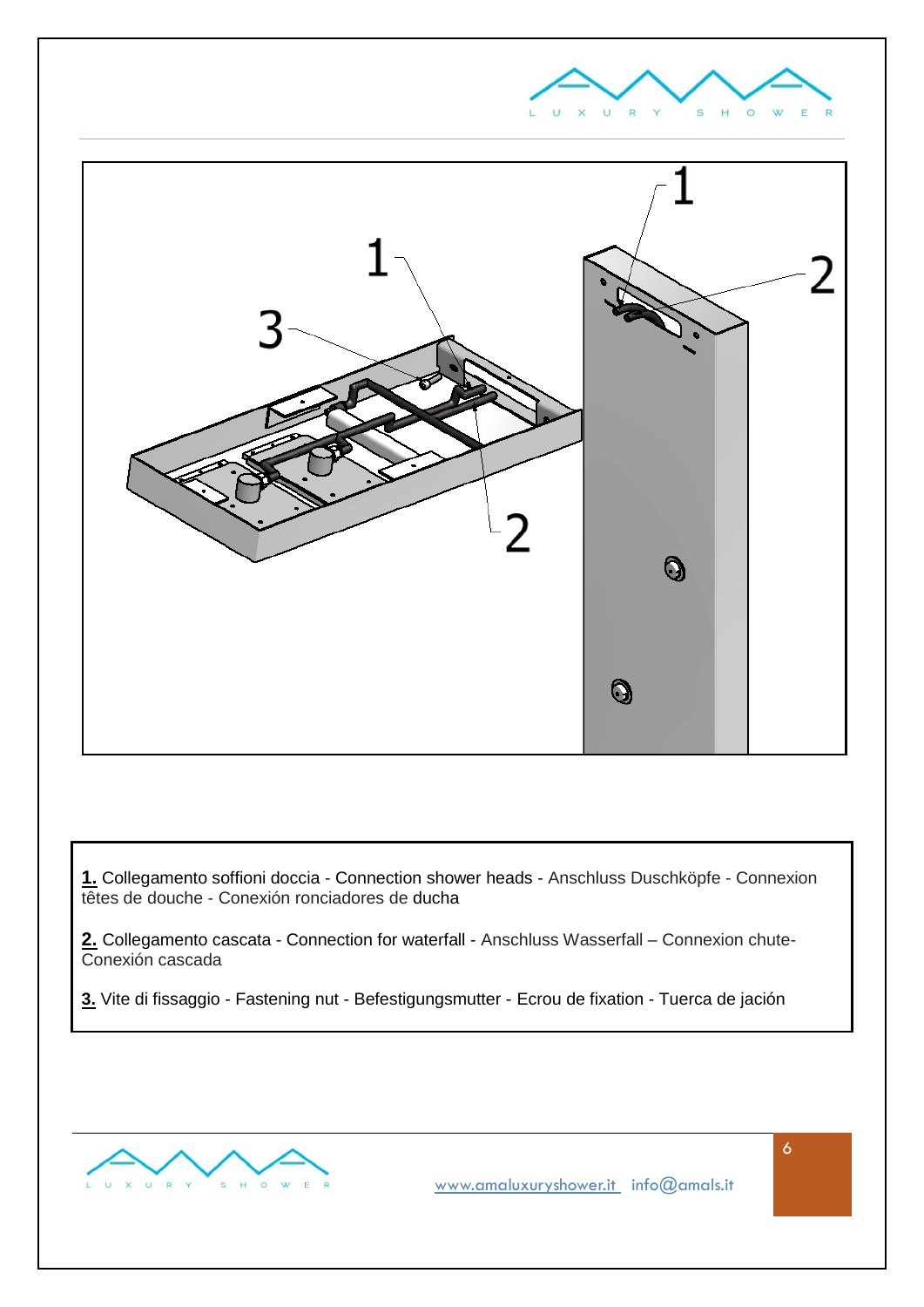



SOSTITUZIONE CARTUCCE CARTRIDGE REPLACEMENT- AUSWECHSELN DERKARTUSCHEN - SUBSTITUTION DES CARTOUCHES - SUSTITUCIÓN DE LOS CARTUCHOS







[www.amaluxuryshower.](http://www.amaluxurishower/)it info@amals.it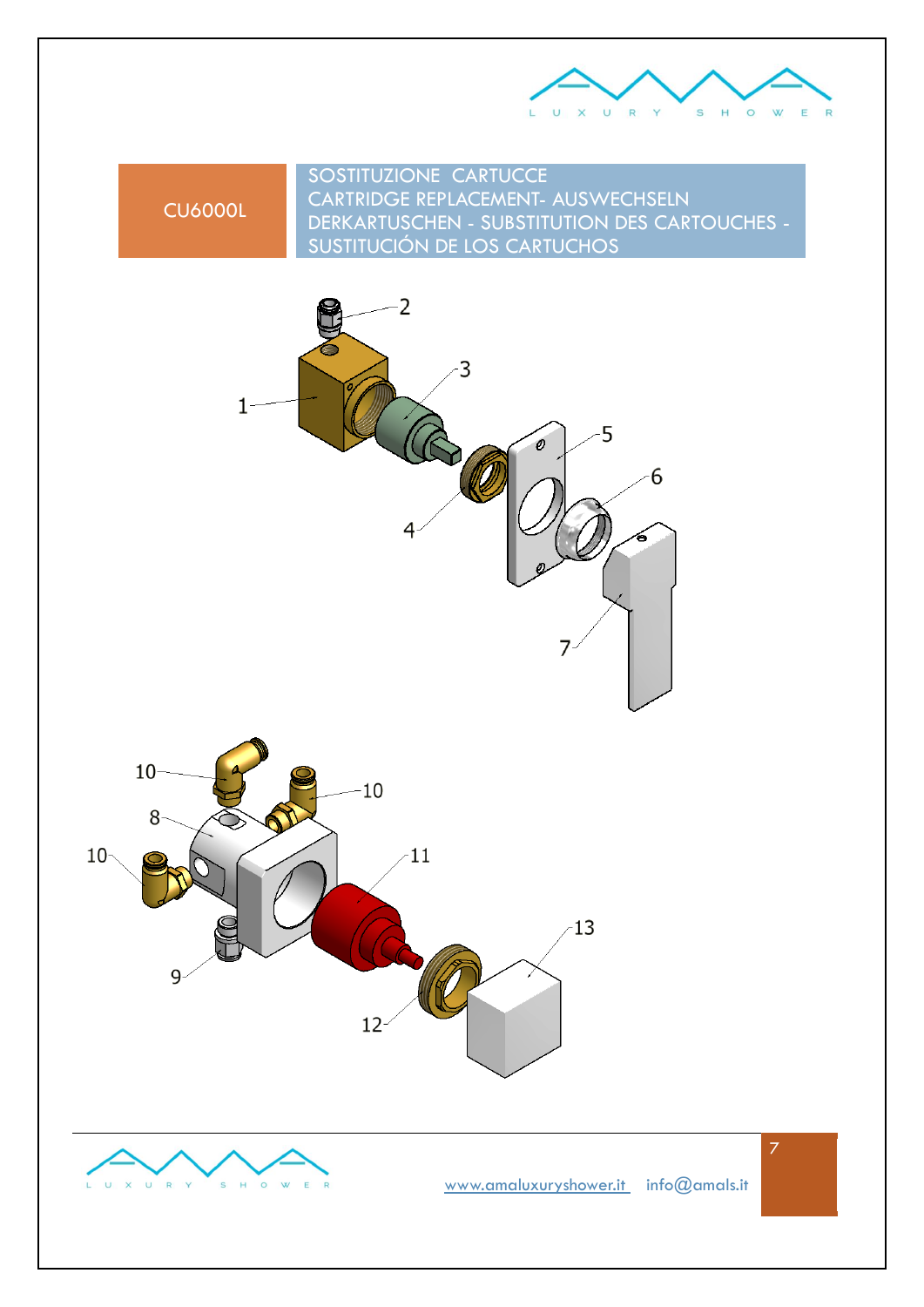

### **LEGENDA PAG 7.**

**1.** Corpo miscelatore - Body mixer - Körper Mischer – Corps mélangeur – Cuerpo mezclador

**2.** Raccordo diritto ¼ - Rackord ¼ - Verbindungen ¼ - Raccord ¼- Conexione ¼

**3.** Cartuccia miscelatore d.35- Mixer cartridge d.35- Mischkartusche d.35 - Cartouche mitigeur d.40 - Cartucho mezcldor d.35

**4.** Ghiera serraggio cartuccia miscelatore - Mixer cartridge lock nut -Gewindering zur Befestigung der Mischkartusche - Ecrou de serrage cartouche mitigeur- Tuerca de jación del cartucho mezclador

**5.** Piastra copertura – Coverplate- Abdeckplatte - Plaque de fermeture - Placa de cobertura

**6.** Coprighiera - Mixer cartridge lock nut - Gewindering zur Befestigung der Mischkartusche - Ecrou de serrage cartouche mitigeur - Tuerca de jación del cartucho mezclador

**7.** Maniglia leva - Lever handles -Grihebel - Levier pour poignées - Palanca para manijas

**8.** Corpo deviatore - Body diverter - Körperverteiler – Corps deviateur- Cuerpo desviador

**9.** Raccordo diritto ¼ - Rackord ¼ - Verbindungen ¼ - Raccord ¼ - Conexione ¼

**10.** Raccordo curvo - Rackord - Verbindungen - Raccord - Conexione

**11.** Cartuccia deviatore d.40 - Diverter cartridge d.40 - Umstellkartusche d.40 – Cartouche d'inverseur d.40 - Cartucho desviador d.40

**12.** Ghiera serraggio cartuccia deviatore - Diverter cartridge tightening ring nut – Umstellkartuschen – Druckhülse - Bague deserrage de cartouche d'inverseur - Cápsula de sujeción del cartucho desviador

**13.** Maniglia deviatore - Supply handle – Einschaltgri - Poignée de diverteur - Manija de suministro

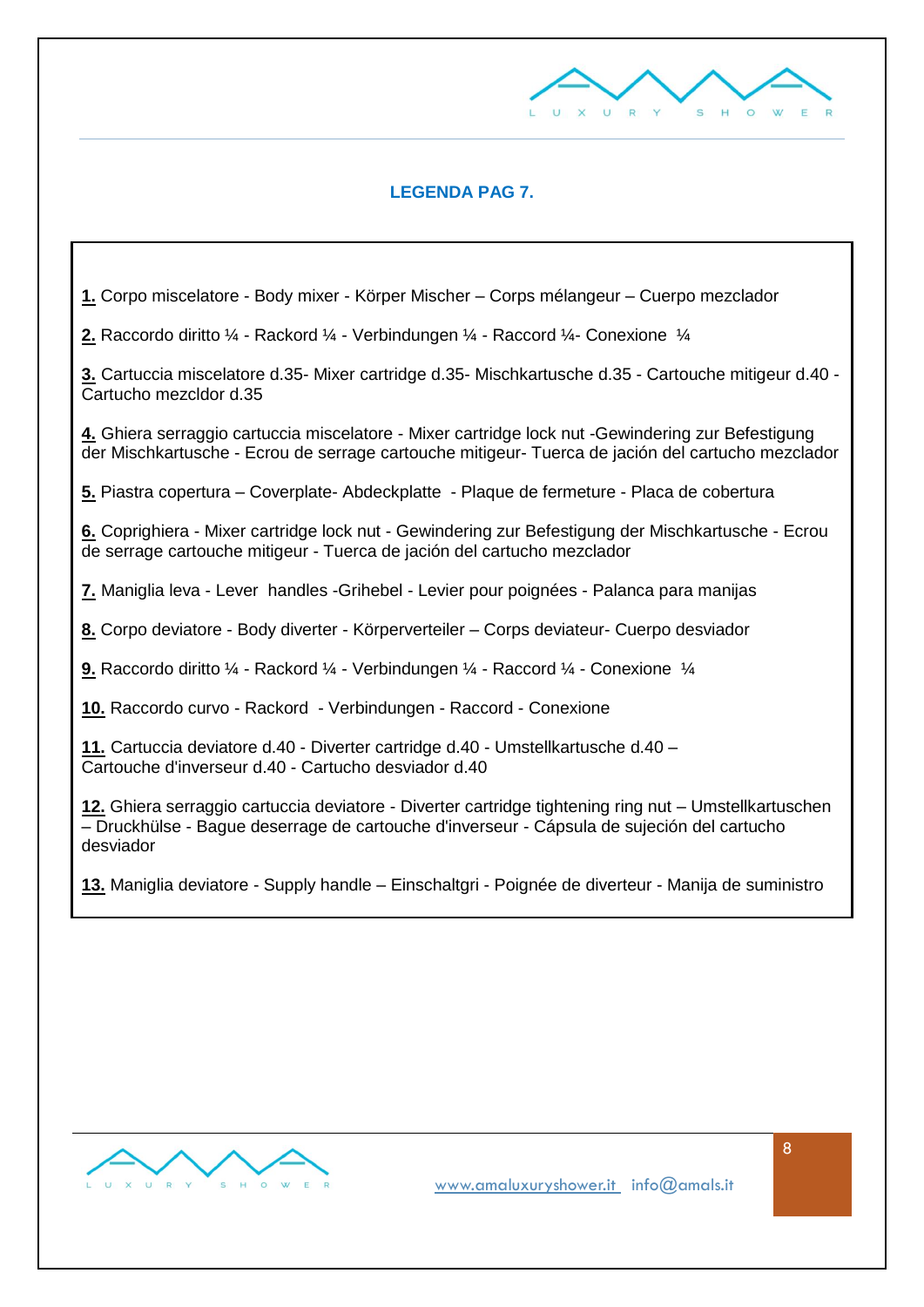

SOSTITUZIONE/MANUTENZIONE NEBULIZZATORI NEBULIZERS REPLACEMENT/MAINTENANCE - AUSWECHSELN/WARTUNG DER SPRÜGERÄTE - SUBSTITUTION/ENTRETIEN DES NÉBULISEURS - SUSTITUCIÓN Y MANTENIMIENTO DE LOS NEBULIZADORES





- **1.** Corpo nebulizzatore- Body nebulizer- Körpersprügeräte Corps nebulisateur- Cuerpo nebulizador
- **2.** Nebulizzatore- Nebulizer- Sprügeräte Nebulisateur- Nebulizador
- **3.** Ugello nebulizzatore- Spray nozzle- Sprühdüse- Buse de pulvérisation Boquilla de pulverización
- **4.** Dado- Cap Abdeckstopfen Pastille Tapón -
- **5.** Raccordo curvo ¼- Rackord ¼ Verbindungen ¼ Raccord ¼- Conexione ¼
- **6.** OR 2056
- **7.** OR 2050

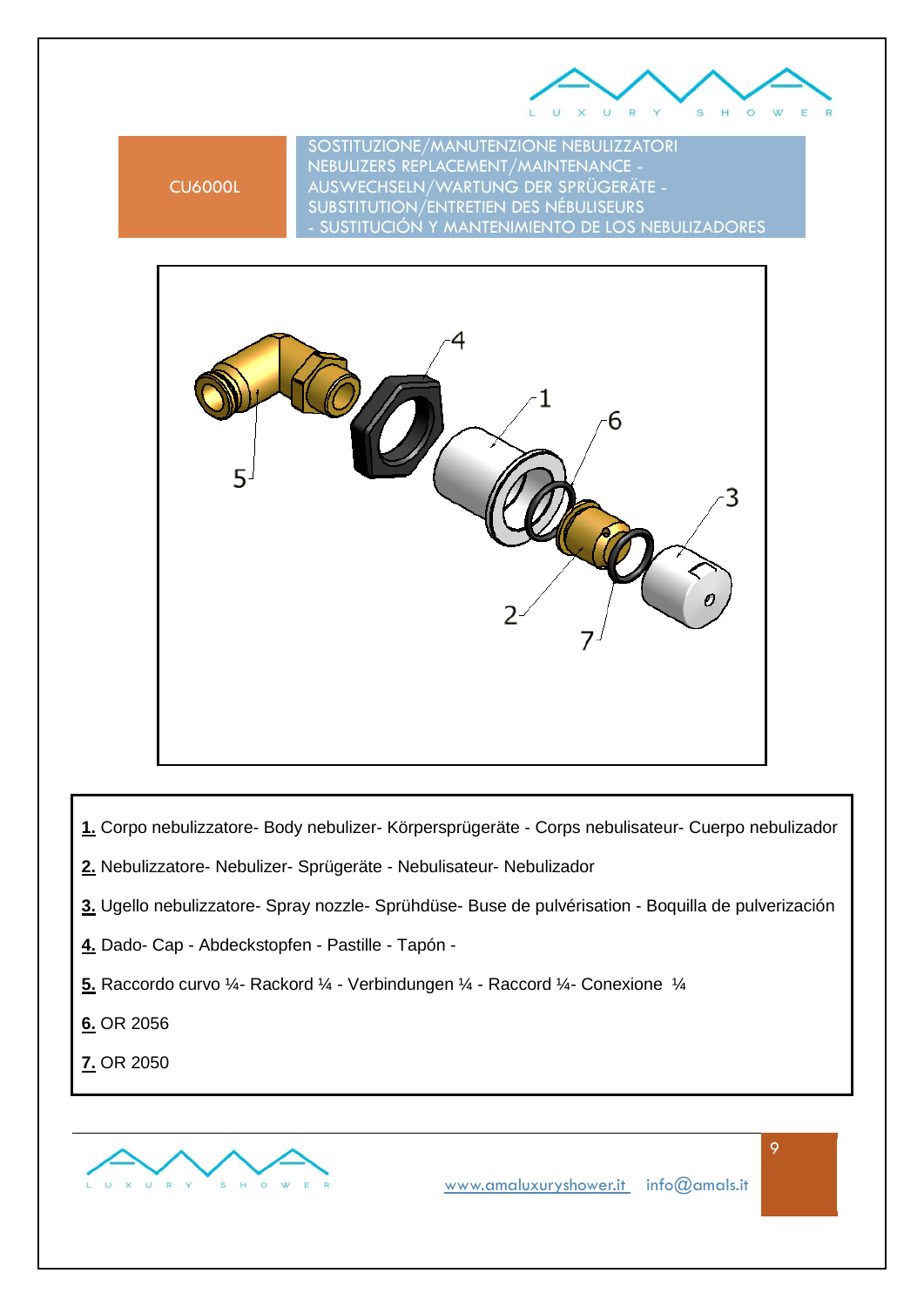

RACCOMANDAZIONI PER IL CORRETTO UTILIZZO – RACOMMNDATIONS FOR PROPRE USE – CONSEILS D'ENTRETIEN – EMPFEHLUNGEN FÜR DIE KORREKTE BENUTZUNG – RECOMENDACIONES PARA UNA UTILIZACIÓN CORRECTA

Per evitare che le impurità possano giungere all'interno del prodotto dando origine problemi di funzionamento, spurgare sempre l'impianto prima di collegare i tubi di alimentazione. É consigliabile installare all'ingresso dell'impianto un apposito filtro.

Per evitare che il calcare intasi il diffusore, consigliamo di strofinare periodicamente gli ugelli in silicone per liberarli dal calcare e per mantenere il diffusore sempre pulito.

**The T**o prevent impurities from getting inside the product and causing functional problems, always flush out the system before connecting it to the supply pipes.

It is recommended to install the filter at the system's water intake.

To keep the diffuser clean and prevent lime scales from clogging the diffuser, we advise that you periodically rub the silicone nozzles to free them of the lime deposits.

Um zu verhindern, dass Schmutz ins Innere des Produkts gelangen und zu Funktionsstörungen führen, muss die Rohrleitung vor dem Anschluss sorgfältig gespült werden. Das Einbauen eines Filters am Eingang der Anlage ist zu empfehlen.

Um zu verhindern, dass Kalkablagerungen den Duschstrahl verstopfen, empfehlen wir, die Silikondüsen regelmäßig mit einem Tuch zu reinigen, damit der Duschkopf immer sauber bleibt.

Pour éviter que des impuretés puissent se déposer à l'intérieur du produit et provoquer des dysfonctionnements, nous vous conseillons de toujours purger l'installation avant de raccorder les conduits d'alimentation. Nous vous conseillons d'installer à l'entrée du produit un filtre adapté. Pour éviter que le calcaire obstrue le diffuseur, nous vous conseillons d'essuyer périodiquement les buses en silicone pour les libérer du calcaire et maintenir le diffuseur toujours propre.

**Para evitar que impurezas puedan llegar al interior del producto originando problemas de** funcionamiento, purgue siempre la instalación antes de conectar los tubos de alimentación. Es aconsejable instalar, en la entrada de la instalación, un filtro adecuado. Para evitar que la cal atasque el difusor, aconsejamos limpiar periódicamente las boquillas de silicona para eliminar la cal y mantener el difusor siempre limpio.

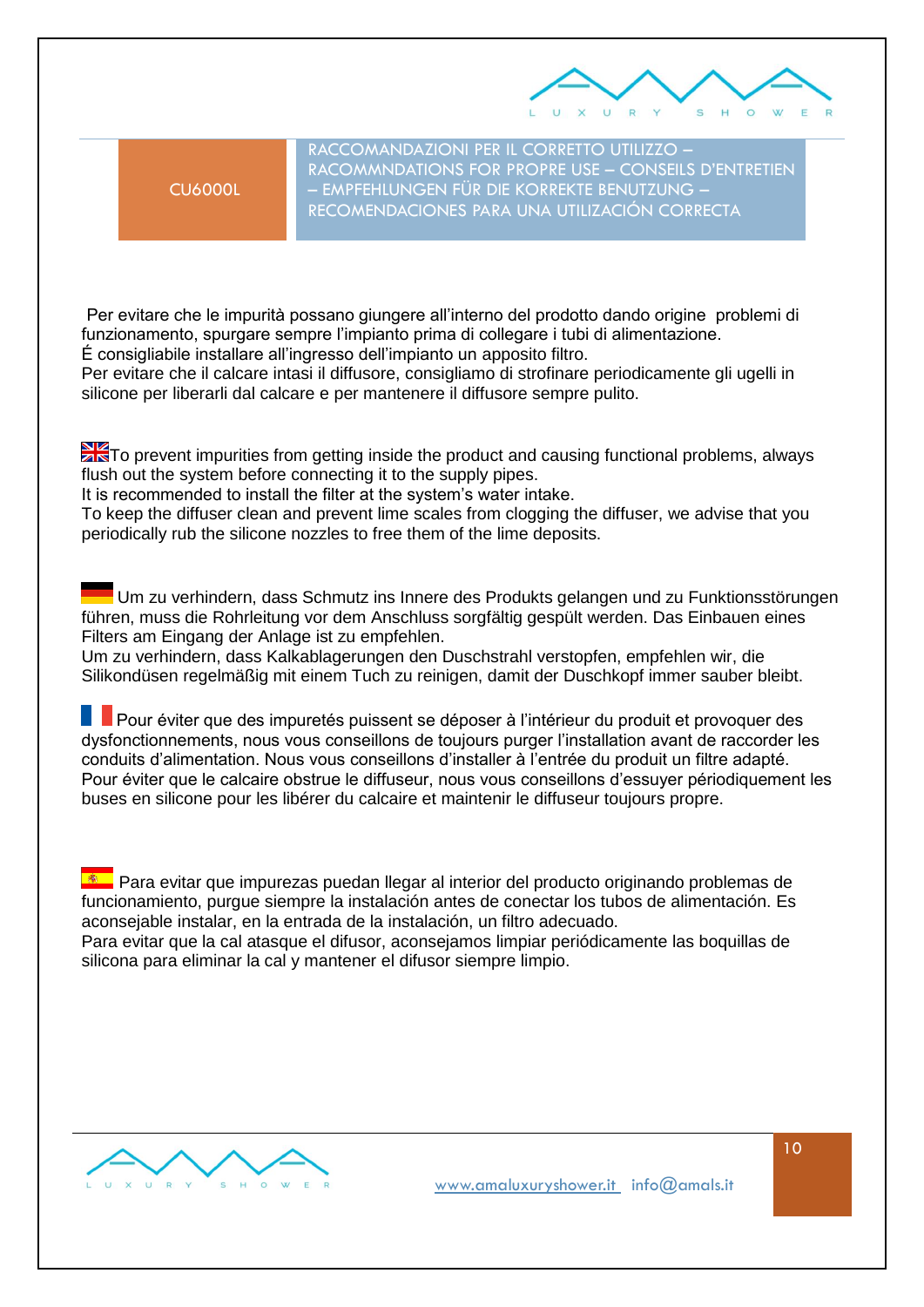

CU6000L RACCOMANDAZIONI PER LA PULIZIA CLEANING - NETTOYAGE - DIE REINIGUNG - PARA LA LIMPIEZA

 Per mantenere inalterata nel tempo la bellezza originale dei prodotti, è necessario osservare alcuni accorgimenti.

Per la pulizia parti metalliche: l'acqua contiene calcio che si deposita sulla superficie dei prodotti e forma macchie sgradevoli.

Per la normale pulizia del prodotto è sufficiente utilizzare un panno umido con un po' di sapone, sciacquare ed asciugare.

E' possibile quindi evitare la formazione di macchie di calcare asciugandolo dopo ogni uso. Non impiegare mai detergenti o disinfettanti abrasivi o contenenti alcool, 25 acido cloridrico o acido fosforico.

Pulizia degli ugelli in silicone: il soffione è dotato di ugelli in silicone "Self-Clean".

Questi ugelli in silicone, sono estremamente resistenti al calore e proprio con l'acqua calda si dilatano facendo così staccare il primo strato di calcare.

Inoltre, flettendo periodicamente con la mano, i ugelli in silicone, le insenature si liberano facilmente dal calcare.

 $\frac{N}{4N}$  To keep the material's appearance as long as possible, it is necessary to observe some precautions.

Cleaning metal parts: water contains calcium that deposits on surfaces and forms unpleasant spots. For routine cleaning, simply use a damp cloth with a little soap, rinse and dry.

Calcium spots can therefore be avoided by drying after use..

Never use abrasive detergents or disinfectants or those containing alcohol, hydrochloric acid or phosphoric acid.

All shower heads are equipped with silicon nozzles "Self-Clean"

These silicon nozzles are extremely heat resistant and with hot water they dilate, thus detaching the first layer of calcium. Moreover, periodically rubbing the silicon nozzles manually easily gets rid of calcium.

Um die Materialien so gut wie möglich zu schützen, müssen einige grundlegende Regeln befolgt werden. Reinigung der Metallteile.

Unser Wasser enthält Kalk, das sich auf der Oberfläche des Produktes absetzt und unschöne Flecken bildet.

Um die Brause einer normalen Reinigung zu unterziehen, reicht es aus, diese mit einem feuchten Tuch und etwas Seife zu säubern, mit Wasser abzuspülen und abzutrocknen.

Um die Bildung von Kalkflecken zu vermeiden, genügt es also, die Brause nach jedem Gebrauch gut abzutrocknen

Benutzen Sie auf keinen Fall Reinigungs- oder Desinfektionsmittel, welche die Oberfläche zerkratzen bzw. Alkohol, Salz- oder Phosphorsäure, Bleichmittel, Chlor usw enthalten. Dieses Produkt ist mit den Gummidüsen des "Self-Clean" ausgestattet.

Die Gummidüsen dieses Systems sind besonders hitzebeständig.Sobald warmes Wasser durch die Düsen läuft, dehnen sie sich, wodurch sich die oberste Schicht Kalk ablöst. Darüber hinaus sollte man die Silikondüsen regelmäßig mit der Hand zusammendrücken, da sie hierdurch problemlos vom Kalk befreit werden.

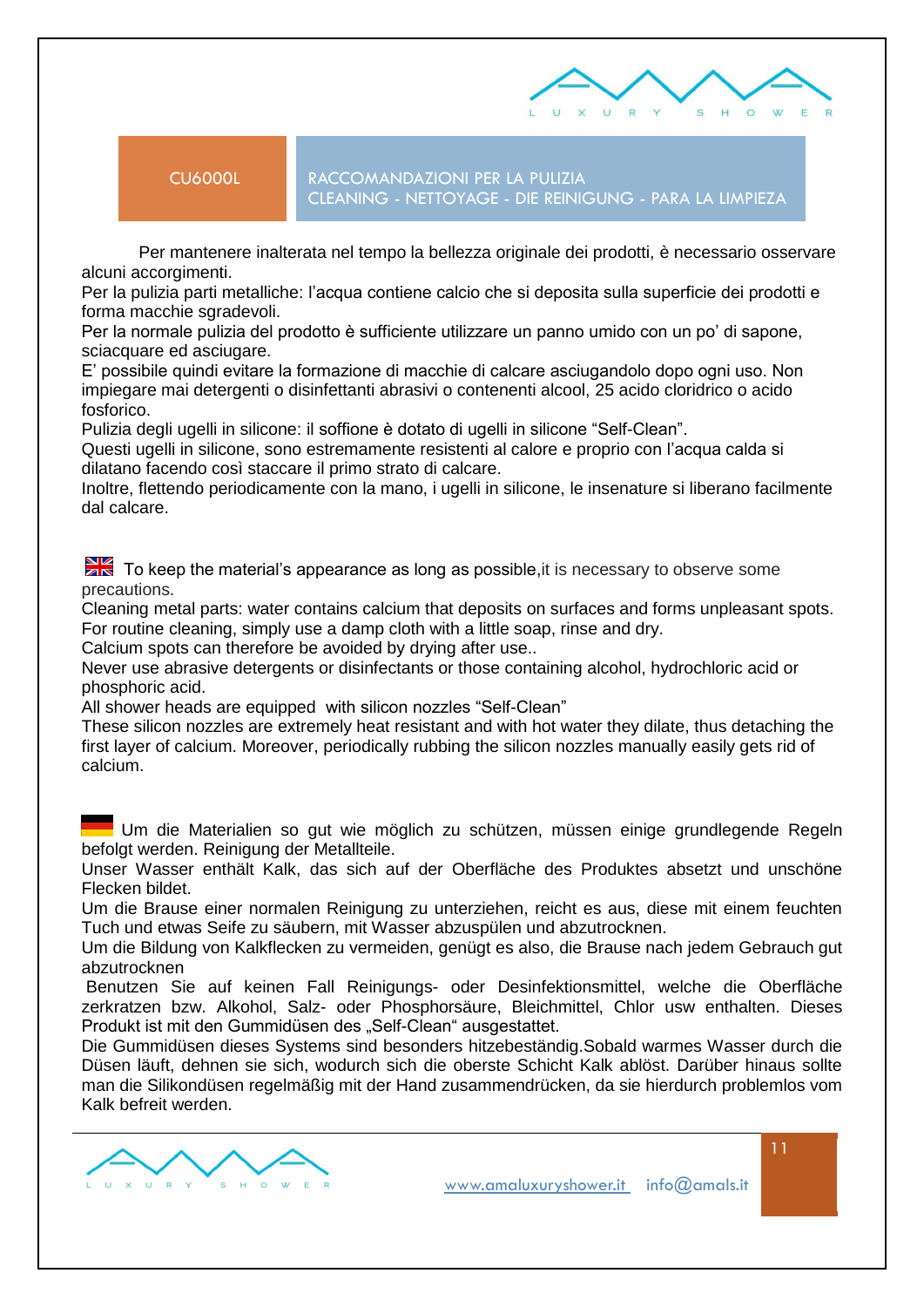**Pour que le matériel conserve le plus longtemps possible son aspect d'origine, nous vous** invitons d'observer certaines précautions.

Nettoyage des parties métalliques: l'eau contient du calcaire qui se dépose à la surface du produit et forme des taches inesthétiques.

Pour le nettoyage normal du produit, utiliser un chiffon humide avec un peu de savon, rincer et sécher.

Il est possible d'éviter la formation de taches de calcaire en l'essuyant après chaque utilisation

Ne jamais faire usage de détergents ou de désinfectants abrasifs ou contenant de l'alcool, de l'acide chlorhydrique ou de l'acide phosphorique,

Votre tête de douche est munie du buses en silicone "Self-Clean" (modules)

Ces modules en silicone sont extrêmement résistants à la chaleur et se dilatent sous l'action de l'eau chaude, permettant ainsi à la première couche de calcaire de se décrocher. En outre, il suffit d'appuyer régulièrement avec la main sur les modules en silicone pour libérer le calcaire présent dans les orifices.

**\*** Para mantener a largo plazo el aspecto del material, es necesario observar algunas reglas. Para la limpieza de las partes metálicas: el agua contiene calcio que se deposito en la superficie de los productos y forma manchas desagradables.

Para la limpieza normal del producto se debe utilizar un paño húmedo con un poco de 26 jabón, enjuagarlo y secarlo.

Se puede evitar la formación de manchas de cal secando el producto luego de cada uso. No emplee detergentes o desinfectantes abrasivos o que contengan alcohol, ácido clorhídrico o ácido fosfórico, Lejía, cloro

La ducha está dotada de los tetones de goma sistema "Self-clean".

Estos módulos de goma, son extremadamente resistentes al calor y precisamente se dilatan con el agua caliente permitiendo, de este modo, que se desprenda la primera capa de cal. Además, doblando periódicamente con la mano, los módulos de silicona, las acanaladuras se liberan fácilmente del calcáreo.



 $\circ$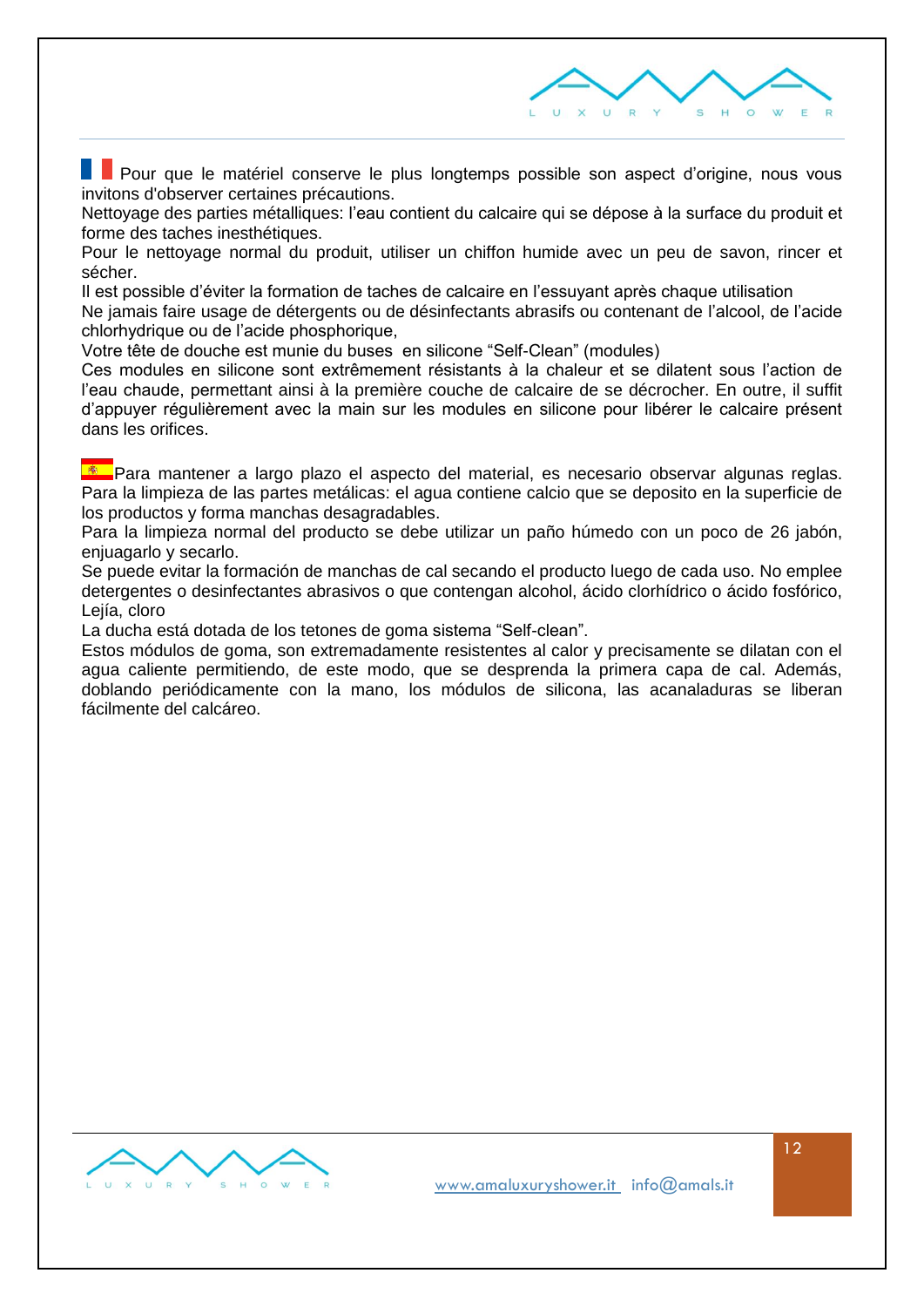

CU6000L CONDIZIONI DI GARANZIA WARRANTY TERMS - GARANTIEBEDINGUNGEN - CONDITIONS DE GARANTIE -CONDICIONES DE GARANTÍA

Complimenti per aver acquistato una colonna doccia AMA LUXURY SHOWERS.

Si tratta di un articolo di qualità costruito per durare nel tempo e mantenere inalterata la sua bellezza. Per la realizzazione di ogni prodotto AMA LUXURY SHOWERS, vengono usati materiali di alta qualità: acciaio inox AISI 316 L e ottone cromato a spessore per gli accessori.

Prima di procedere all'installazione, è consigliabile leggere attentamente le istruzioni di seguito riportate relative al montaggio, all'uso corretto e alla cura necessaria del prodotto, conservando questo foglio come riferimento per eventuali necessità.

I prodotti AMA LUXURY SHOWERS hanno una garanzia di 3 anni della data di acquisto, sui difetti di materiali e di lavorazioni. La garanzia pertanto non copre:

- componenti soggetti a normale usura, quali aeratori e anelli O-Ring

- danni derivati da uso improprio od errato montaggio

- danni derivati da cattiva manutenzione (uso di prodotti impropri per la pulizia, calcare e altri detriti presenti nelle tubature dell'acqua)

- danni derivati da interventi di terzi non autorizzati o dovuti all'uso di ricambi non originali AMA LUXURY SHOWER.

In caso di problemi coperti da garanzia, l'acquirente deve restituire al fabbricante, a sue spese, il prodotto debitamente imballato e provvisto sia della prova di acquisto (scontrino, fattura, etc.), sia del presente tagliando di garanzia. AMA LUXURY SHOWERS provvederà, a suo insindacabile giudizio, a riparare il difetto o a sostituire la colonna doccia a titolo gratuito.

Qualora la garanzia non si possa applicare, il fabbricante concorderà il da farsi con il cliente. Spese di spedizione, di collaudo e per eventuali interventi saranno interamente a carico del cliente..

La garanzia non può essere applicata se il tagliando di controllo non viene restituito. Non si accettano fotocopie del tagliando e tagliandi incompleti, alterati, manomessi o non corrispondenti al prodotto effettivo.

Per quanto non esplicitamente dichiarato sul presente foglio, il riferimento è alle Condizioni Generali di Vendita del Listino Prezzi AMA Luxury Shower in vigore.

**EX** Compliments for purchase of an AMA LUXURY SHOWERS product.

It's a high quality product build to last long and to maintain unaltered its beauty in time. For the construction of each AMA LUXURY SHOWERS products high quality materials are used: stainless steel AISI 316 L and chrome plated brass for accessories.

Before installation, please read carefully the following instructions in order to ensure proper care and use of the product. Please keep the present leaf for any needs.

The guarantee of each product of AMA LUXURY SHOWERS is valid for a period of 3 years from the purchasing date and covers material and manufacturing defects.

The quarantee does not cover:

- components subject to normal wear, as o-rings, aerators, etc.

- damages caused by incorrect installation and improper use

- damage caused by improper maintenance (inappropriate cleaning products, limestone or other debris in water pipes, etc.)

- damage caused by intervention of unauthorized third person and by the use of not original AMA LUXURY SHOWERS spare parts.



13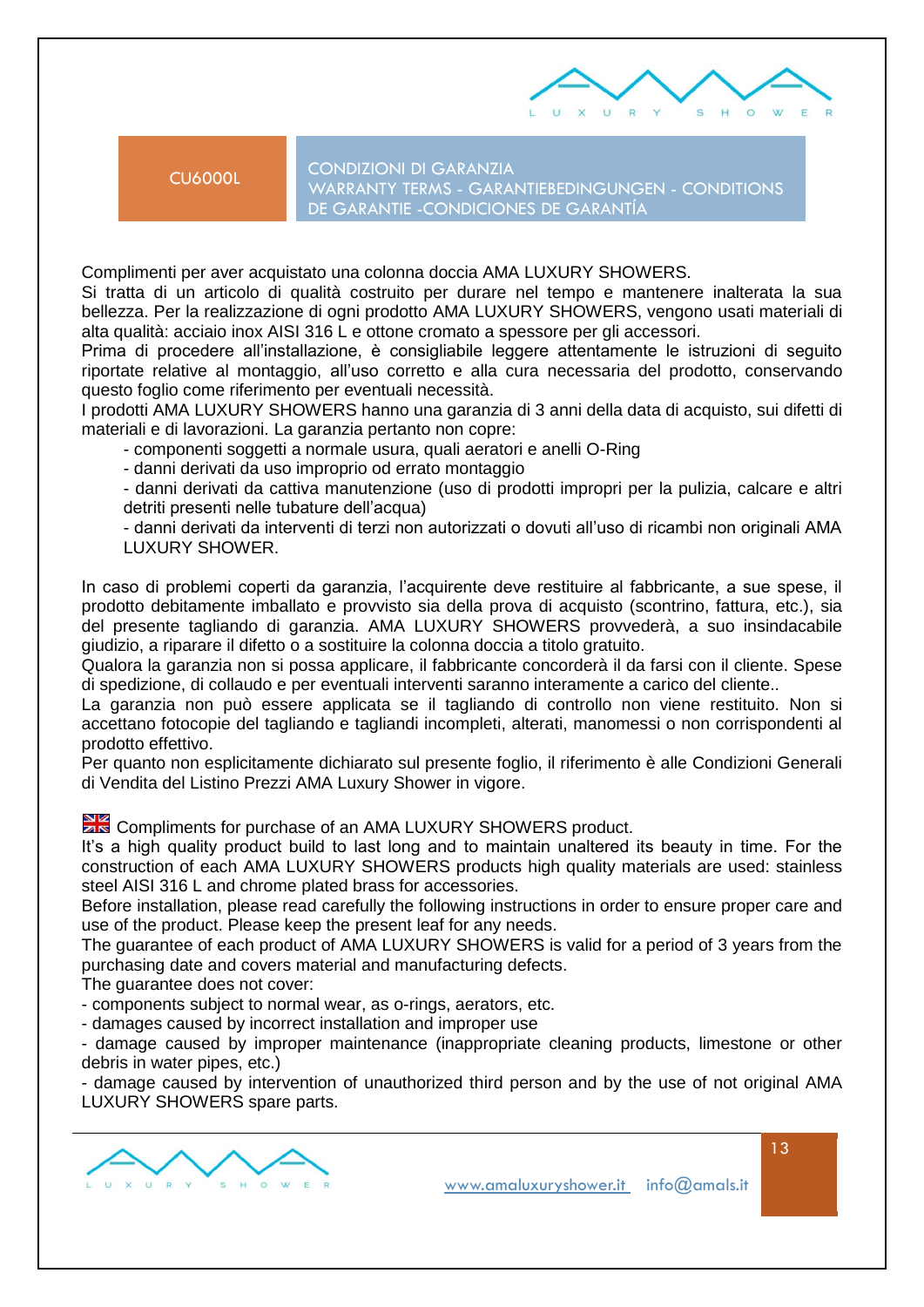

In case of problems covered by the present guarantee, the customer must return to the manufacturer at his own expense, the product well packaged together with purchase documents (invoice, receipt, etc.) and the present guarantee certificate. AMA LUXURY SHOWERS will then decide whether to repair or replace the product free of charge.

If the fault is not covered by the guarantee, the manufacturer will agree with the customer what must be done. All expenses, as transport, testing cost, repair cost will at customer's charge.

The guarantee is not valid if the present certificate is not returned together with the product. Photocopied, damaged, incomplete, altered certificate or certificates not belonging to the returned item won't be accepted.

For all matters not explicitly declared on the present leaf, the reference is to the General Sales Condition enclosed to the AMA LUXURY SHOWERS price list in force.

Herzliche Glückwunsche zum Kauf eines Produktes AMA LUXURY SHOWERS.

Es ist ein hochwertiges Produkt gebaut, um in der Zeit zu dauern und seine Schönheit intakt bewahren. Für die Erstellung jeder Produkte AMA LUXURY SHOWERS verwendet man nur hochwertigen Materialien: Edelstahl AISI 316 und verchromtes Messing für die Zubehöre.

Bevor Installation sollt man sorgfältig lesen die folgenden Hinweise zum Einbau, richtiger Anwendung und Pflege des Produktes, und diese Blatt als Bezug für jeden Bedarf halten.

Die AMA LUXURY SHOWERS Produkte haben eine Garantie von 3 Jahren ab Kaufdatum gegen Material-und Verarbeitungsfehler.

So ist die Garantie nicht gültig für

- Komponenten, die unterworfen der normalen Verschleiß sind, wie Lüfter und O-Ringe
- Schäden, die durch Missbrauch oder unsachgemäße Installation verursacht werden
- Schäden, die durch schlechte Wartung (Verwendung ungeeigneter Reinigungsmittel, Kalk und andere Bruchstücke in den Wasserröhre) verursacht warten
- Schäden, die durch Eingriffe Dritter nicht zugelassen oder durch die Verwendung von nicht originalen AMA LUXURYSHOWERS Ersatzteile verursacht werden.

Im Fall von Problemen durch die Garantie nicht abgedeckt, muss der Käufer an den Hersteller auf seine Kosten das Produkt ordnungsgemäß verpackt und mit dieser Garantiekarte und Kaufbeleg (Kassenzettel, Rechnung, etc.) ausgestattet zurücksenden, AMA LUXURY SHOWERS wird nach eigenem endgültigem Ermessen den Mangel reparieren oder das Produkt kostenlos auswechseln.

Wenn die Garantie nicht anwendbar ist, wird der Hersteller, was zu tun, mit dem Kunden vereinbaren. Versand- und Prüfungskosten und eventuelle Reparaturkosten werden völlig zu Last des Kunden sein.

Die Garantie gilt nicht, wenn diese Garantiekarte nicht zurückgegeben wird. Keine Fotokopien des Coupons und unvollständige, veränderte, manipulierte Gutscheine akzeptiert werden, sowie nicht entsprechende zu dem tatsächlichen Produkt.

Für das, was nicht explizit auf diesem Blatt festgestellt, verweist man auf die Allgemeinen Verkaufsbedingungen der Preisliste von AMA LUXURY SHOWERS in Kraft.

Félicitations pour l'achat d'un produit de AMA LUXURY SHOWERS.

Il s'agit d'un article de qualité, conçu pour durer et maintenir sa beauté intacte. Pour la réalisation de chaque produit AMA LUXURY SHOWERS sont utilisés des matériaux de haute qualité: acier inoxydable AISI 316 et laiton chromé à épaisseur pour les accessoires.

Avant l'installation, il faut lire attentivement les instructions suivantes concernant le montage, l'utilisation correcte et les soins nécessaires du produit, en conservant cette feuille de référence pour tous les besoins.